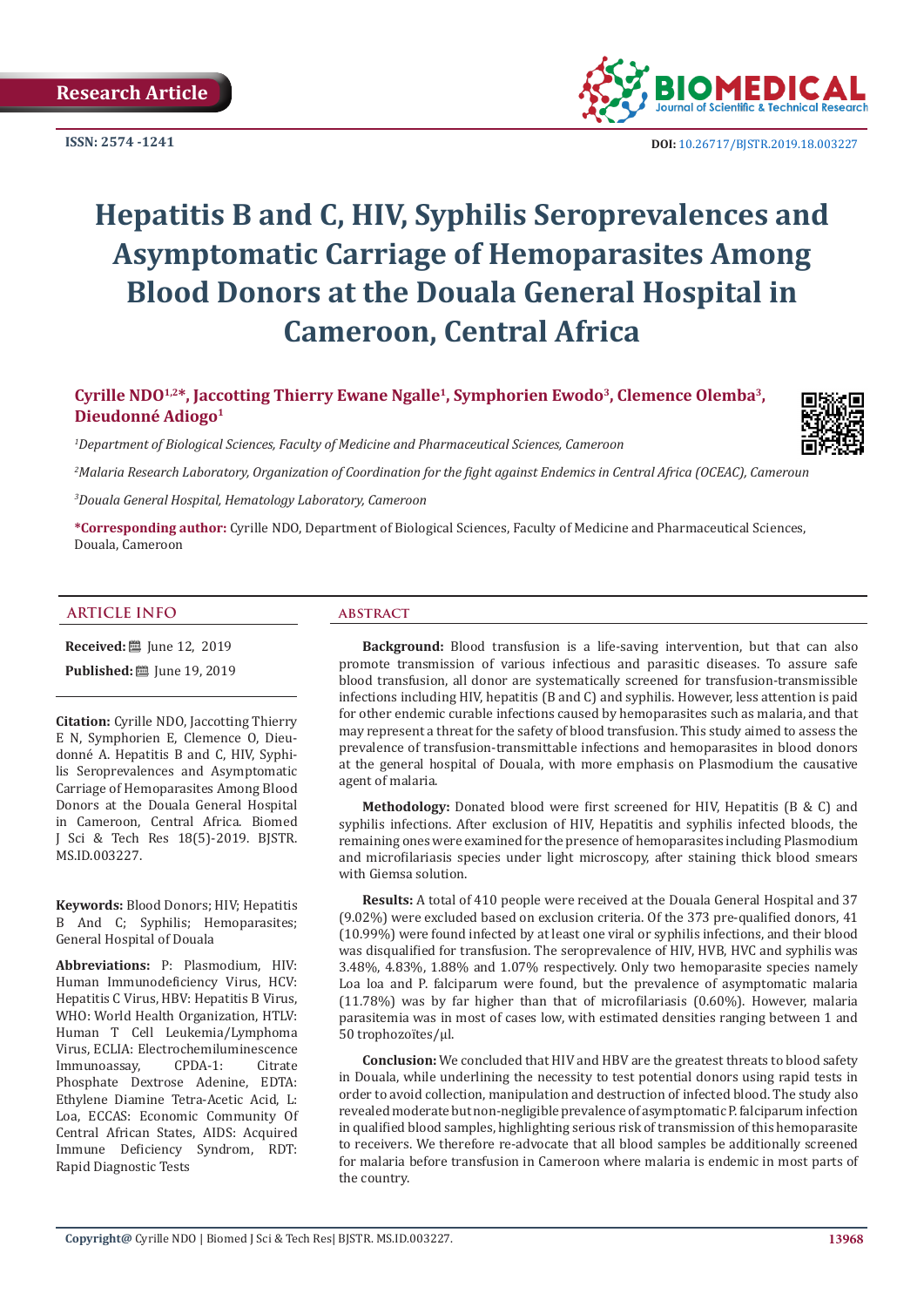#### **Background**

Blood transfusion consists in administering full blood or one of its components, that originates from an individual called donor, to one or many other individuals called receivers. This technique helps in saving millions of lives worldwide every year [1,2]. In developing countries, the demand for blood transfusion services is high due to endemicity of infections causing anemia, malnutrition, and surgical and obstetrical emergencies associated with blood loss [3,4]. Meanwhile blood transfusion remains an issue of major concern because of the scarcity of well secured blood, since blood transmitted infectious diseases are spread within the populations [5,6]. Human immunodeficiency virus (HIV), Hepatitis B (HBV), Hepatitis C (HCV) and syphilis are among the utmost threats to blood safety transfusion recipients and World Health Organization (WHO) therefore recommends that screening of all blood donations should be mandatory for these infections [4,6]. In addition, screening of donated blood for other infections, such as those causing malaria, Erythrovirus B19 or human T cell leukemia/ lymphoma Virus (HTLV), should be based on local epidemiological evidence [7].

In Sub-saharan African countries, malaria is of greatest concern among parasitic diseases known or suspected to be transmitted by blood transfusion [8]. Transfusion-transmitted malaria can have serious consequences, as infection with Plasmodium falciparum may prove rapidly fatal especially in non or less-immune recipients such as children under five years and pregnant women. A review of 17 studies carried out between 1980 and 2009 in sub-saharan countries where malaria is endemic revealed a median prevalence of 10.2% in blood donors [9,10]. This prevalence reached 55% in Nigeria, highlighting the necessity to care about transfusiontransmitted malaria, especially in endemic settings and when receivers present particular risk associated with young age, pregnancy or immunodepression. In Cameroon, malaria is endemic and remains a major public health problem. Malaria-related morbidity and hospital mortality where respectively 30.1% and 22.9% in 2014 [11]. Sadly, despite this high endemicity, blood is still not systematically screened for malaria prior transfusion. Consequently, data on potential risk of induced malaria by blood transfusion are essentially lacking, and this risk need to be addressed in order to improve safety of blood transfusion. The present study aimed to determine prevalence of viral, bacterial and hemoparasites infections and associated risk with blood transfusion among blood donors at the General Hospital of Douala, the biggest and more populated city of Cameroon, with more emphasis on Plasmodium the causative agent of malaria.

### **Methods**

# **Recruitment of Blood Donors**

A cross-sectional survey was carried out from December 2015 to May 2016 at the Blood Donors Reference Center of the General Hospital of Douala, situated about 10 km from the city center of Douala, the largest city and economic capital of Cameroon. Blood donors were recruited among people of both sexes, all ethnic groups and all social strata, as volunteers or family donors. In general, they were 18 to 60 years old, above 50kg, showing no clinical signs of fever or evolutive sickness. Additionally, donors of female sex were non-pregnant, non-breastfeeding and non-menstruating. All potential blood donors were informed about the nature and the objectives of the study, and personal and demograpic data were recorded including the name, age, place of residence, phone number, type of blood donation (voluntary or family), marital status, level of study and profession. They were subsequently interviewed about their recent health history on malaria and the use of LLINs, and those that have had a recent contact with antimalarial drugs were removed from the study. All prequalified donors were offered pretest counseling after that they have been asked to sign an informed consent.

# **Serological Tests and Hemoparasite Diagnosis**

Blood was collected between 8:30 am and 1pm. For each qualified donor, 450 ml of blood were collected by venipuncture in a bag containing Citrate Phosphate Dextrose Adenine (CPDA-1) anticoagulant. Besides, another 5ml of blood were collected and were dispensed into ethylene diamine tetra-acetic acid (EDTA) tube, to serve for identification of ABO and rhesus blood groups. HIV, hepatitis (B & C) were screened by electrochemiluminescence immunoassay (ECLIA) using automated Cobase411 analyzer (Roche Diagnostics, Indianapolis, IN, USA), while syphilis infection was diagnosed using Treponema pallidum Haemagglutination test. For identification of mobile microfilaria, a drop of fresh blood was placed on a slide and mixed with a drop of physiological saline, and the preparation was then covered with a cover slide and examined microscopically. In the other hand, blood samples from each donor enrolled in the study were screened by direct microscopic (100×) visualization of Plasmodium parasites on thick blood smears stained with 10% Giemsa. Trophozoite density in blood was determined using semi quantitative count method following a semi-quantitative scale.

### **Data Analysis**

Data were entered in Microsoft excel software (Microsoft Office 2013), then analyzed with SPSS 16 software (SPSS Inc., Chicago IL, USA) and Statview 5.0 (SAS Institute, Inc., USA). Data of prevalence (number of positive tests / total number of tests) were presented in percentages. The Odds Ratio of infections was determined using a logistic regression. The Fischer test was used to compare the averages. Statistical significance of all tests was set at P<0.05.

#### **Results**

# **Seroprevalence of HIV, HBC, HCV, Syphilis and Qualification of Blood Donors**

Overall, 410 people were received at the Douala General Hospital and 37 (9.02%) were not included in the study on the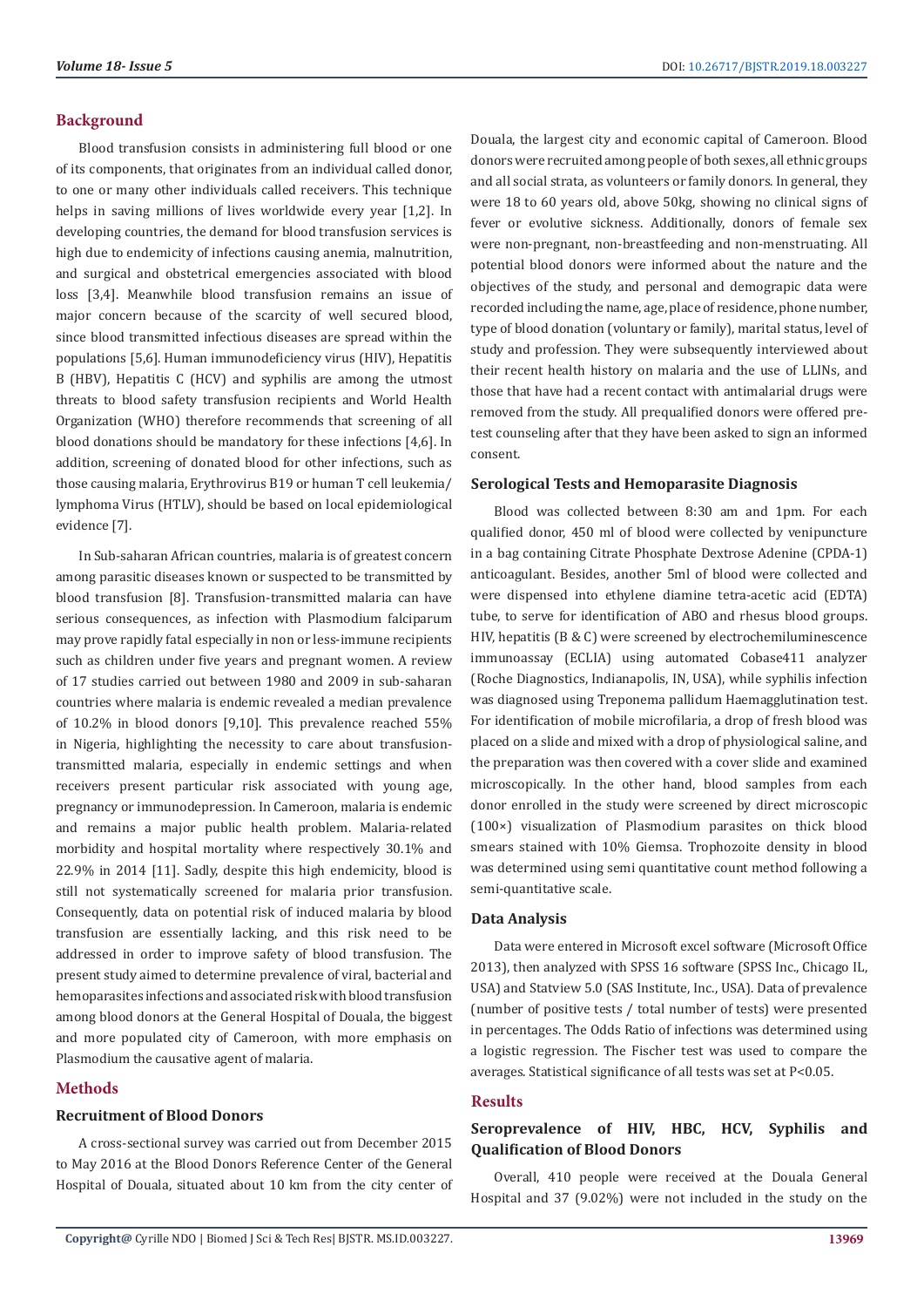basis of exclusion criteria mentioned above. Blood of the 373 pre-qualified donors was then screened for blood-transmitted infections including HIV, hepatitis B, hepatitis C and syphilis. Of the 373 donors, 42 (11.26%) were positive for one or two serological tests and their blood was not qualified for transfusion. The overall seroprevalence of HIV, HBV, HCV and syphilis were respectively 3.48%, 4.83%, 1.88% and 1.07%. Two cases of co-infections

HIV-HCV and HIV-HBV were observed. Analysis of demographic characteristics of candidates donors resulted in no statistically significant difference in seroprevalence between subgroups for all infections. Besides, none of the factors tested were found to be associated with an increased risk of HIV, HBV, HCV or Syphilis infection (P>0.05) (P>0.05; Tables 1 & 2).

**Table 1:** Socio-demographic characteristics of pre-qualified blood donors and HIV and Syphilis seroprevalences at General Hospital of Douala.

| Characteristics  | <b>HIV Positive/</b><br>Tested $(\% )$ | Odds Ratio (95%<br>CI | <b>P-Values</b> | Syphilis Positive/<br>Tested (%) | <b>Odds Ratio</b><br>(95%CI) | <b>P-Values</b> |  |
|------------------|----------------------------------------|-----------------------|-----------------|----------------------------------|------------------------------|-----------------|--|
| Sex              |                                        |                       |                 |                                  |                              |                 |  |
| Female           | 2/32(6.25)                             | $\mathbf{1}$          |                 | 0/31(0.00)                       | $\mathbf{1}$                 |                 |  |
| Male             | 11/341 (3.23)                          | $0.49(0.09 - 2.41)$   | 0.3775          | 5/341(1.47)                      | 2.95 x 105 (NA)              | 0.9881          |  |
| Age (years)      |                                        |                       |                 |                                  |                              |                 |  |
| $[18 - 27]$      | 5/183(2.73)                            | $\mathbf{1}$          |                 | 3/183(1.64)                      | $\mathbf{1}$                 |                 |  |
| $[28 - 37]$      | 6/138(4.35)                            | $1.42(0.39 - 5.20)$   | 0.5926          | 0/138(0.00)                      | 1.21 x 10-6 (NA)             | 0.9745          |  |
| $[38 - 47]$      | 2/45(4.44)                             | $1.35(0.21 - 8.71)$   | 0.7517          | 2/44(4.55)                       | $1.27(0.09 - 18.67)$         | 0.86            |  |
| $\geq 48$        | 0/7(0.00)                              | 6.547 x 10-6 (NA)     | 0.987           | 0/7(0.00)                        | $4.36 \times 10-7$ (NA)      | 0.9941          |  |
| Marital statut   |                                        |                       |                 |                                  |                              |                 |  |
| Single           | 10/299 (3.34)                          | $\mathbf{1}$          |                 | 3/296(1.01)                      | $\mathbf{1}$                 |                 |  |
| Married          | 3/72(4.17)                             | $1.22(0.72 - 5.44)$   | 0.7972          | 2/72(2.78)                       | $4.97(0.31 - 77.27)$         | 0.2524          |  |
| Study level      |                                        |                       |                 |                                  |                              |                 |  |
| Primary          | 1/25(4.00)                             | $\mathbf{1}$          |                 | 1/25(4.00)                       | $\mathbf{1}$                 |                 |  |
| Secondary        | 9/231(3.90)                            | 2.19 x 105 (NA)       | 0.9913          | 2/231(0.87)                      | 5.44 x 104 (NA)              | 0.9965          |  |
| University       | 3/112(2.68)                            | 2.03 x 105 (NA)       | 0.9914          | 2/112(1.79)                      | $1.74 \times 105$ (NA)       | 0.9962          |  |
| Type of donation |                                        |                       |                 |                                  |                              |                 |  |
| Voluntary        | 1/13(7.69)                             | $\mathbf{1}$          |                 | 0/13(0.00)                       | $\mathbf{1}$                 |                 |  |
| Family           | 12/359 (3.34)                          | $0.33(0.03 - 3.18)$   | 0.3367          | 5/359(1.39)                      | $4.62 \times 105$ (NA)       | 0.9919          |  |
| Blood group      |                                        |                       |                 |                                  |                              |                 |  |
| A                | 3/102(2.94)                            | $\mathbf{1}$          |                 | 2/102(1.96)                      | $\mathbf{1}$                 |                 |  |
| AB               | 1/11(9.09)                             | $3.19(0.28 - 36.43)$  | 0.3513          | 0/11(0.00)                       | 3.32 x 10-6 (NA)             | 0.9896          |  |
| B                | 4/74(5.41)                             | $1.73(0.36 - 8.18)$   | 0.4916          | 1/74(1.35)                       | $0.68(0.05 - 8.43)$          | 0.7623          |  |
| $\mathbf{0}$     | 5/185(2.70)                            | $0.78(0.18 - 3.42)$   | 0.7427          | 2/185(1.08)                      | $0.59(0.08 - 4.58)$          | 0.6111          |  |
| Rhesus           |                                        |                       |                 |                                  |                              |                 |  |
| Negative         | 0/18(0)                                | $\mathbf{1}$          |                 | 0/18(0.00)                       | $\mathbf{1}$                 |                 |  |
| Positive         | 13/354 (3.67)                          | 1.74 x 105 (NA)       | 0.9787          | 5/354(1.41)                      | 1.80 x 105 (NA)              | 0.9913          |  |

**Table 2:** Socio-demographic characteristics of pre-qualified blood donors and hepatitis B and C seroprevalences at General Hospital of Douala.

| <b>Characteristics</b> | <b>HBV Positive/</b><br>Tested $(\% )$ | <b>Odds Ratio</b><br>(95%CI) | <b>P-Values</b> | <b>HCV Positive/</b><br>Tested $(\% )$ | <b>Odds Ratio</b><br>$(95\%CI)$ | <b>P-Values</b> |
|------------------------|----------------------------------------|------------------------------|-----------------|----------------------------------------|---------------------------------|-----------------|
| Sex                    |                                        |                              |                 |                                        |                                 |                 |
| Female                 | 2/32(6.25)                             |                              |                 | 2/31(6.45)                             |                                 |                 |
| Male                   | 17/341 (4.99)                          | $1.56(0.19 - 12.66)$         | 0.6787          | 6/341(1.76)                            | $0.99(0.32-1.25)$               | 0.084           |
| Age (years)            |                                        |                              |                 |                                        |                                 |                 |
| $[18 - 27]$            | 7/183(3.83)                            |                              |                 | 5/183(2.73)                            |                                 |                 |
| $[28 - 37]$            | 8/138(5.80)                            | $1.95(0.65 - 5.91)$          | 0.2355          | 3/138(2.17)                            | $0.52(0.09 - 2.76)$             | 0.4421          |
| $[38 - 47]$            | 3/44(6.82)                             | $1.87(0.40 - 8.65)$          | 0.4231          | 0/44(0.00)                             | $3.31 \times 10-6$ (NA)         | 0.9784          |
| $\geq 48$              | 0/7(0.00)                              | $6.51 \times 10-6$ (NA)      | 0.9918          | 0/7(0.00)                              | $6.51 \times 10-6$ (NA)         | 0.9911          |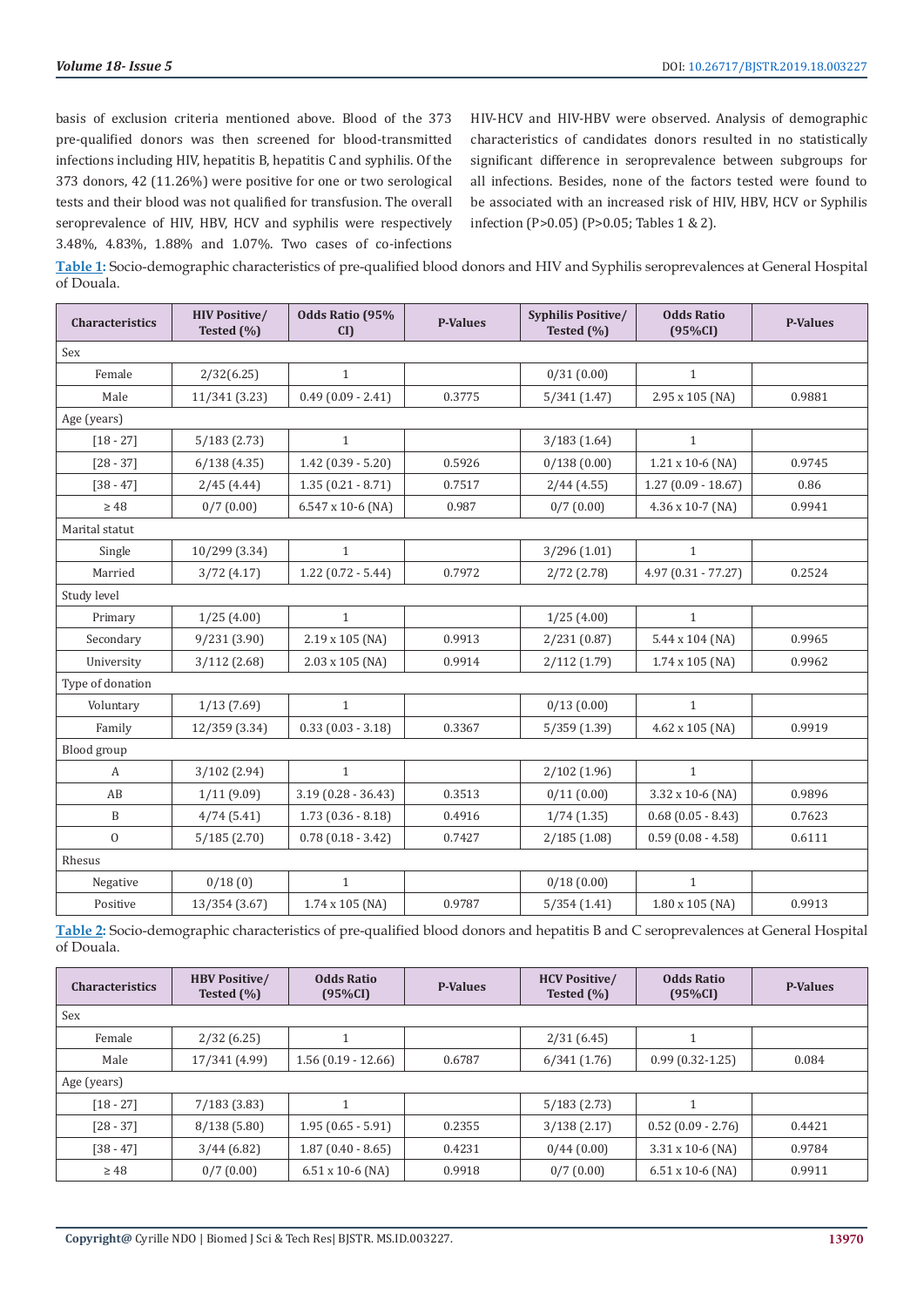| Marital statut   |               |                        |        |               |                         |        |
|------------------|---------------|------------------------|--------|---------------|-------------------------|--------|
| Single           | 15/299 (4.17) | 1                      |        | 7/299 (2.34)  | $\mathbf{1}$            |        |
| Married          | 3/72(4.17)    | $0.69(0.17 - 2.84)$    | 0.6094 | $1/72$ (1.39) | $0.99(0.09 - 9.81)$     | 0.9901 |
| Level of study   |               |                        |        |               |                         |        |
| Primary          | 1/25(4.00)    | $\mathbf{1}$           |        | 3/25 (12.00)  | $\mathbf{1}$            |        |
| Secondary        | 16/231 (6.93) | 7.36 x 105 (NA)        | 0.9943 | 4/231(1.73)   | 7.87 x 104 (NA)         | 0.9952 |
| University       | 1/112(0.89)   | $9.61 \times 104$ (NA) | 0.9952 | 1/112(0.89)   | $3.96 \times 104$ (NA)  | 0.9898 |
| Type of donation |               |                        |        |               |                         |        |
| Vuluntary        | 0/13(0.00)    | $\mathbf{1}$           |        | 0/13(0.00)    | $\mathbf{1}$            |        |
| Family           | 18/359 (5.01) | 3.47 x 105 (NA)        | 0.9878 | 8/359 (2.23)  | $1.14 \times 105$ (NA)  | 0.9898 |
| Blood groups     |               |                        |        |               |                         |        |
| А                | 4/102 (3.92)  | 1                      |        | 2/102(1.96)   | $\mathbf{1}$            |        |
| AB               | 1/11(9.09)    | $2.24(0.21 - 23.44)$   | 0.5006 | 0/11(0.00)    | $6.24 \times 10-6$ (NA) | 0.9896 |
| B                | 4/74(5.41)    | $1.29(0.30 - 5.55)$    | 0.7341 | 2/74(2.70)    | $1.54(0.19 - 12.40)$    | 0.6846 |
| $\overline{0}$   | 9/185(4.86)   | $1.23(0.36 - 4.18)$    | 0.7415 | 4/185(2.16)   | $0.90(0.15 - 5.43)$     | 0.9095 |
| Rhesus           |               |                        |        |               |                         |        |
| Negative         | 0/18(0)       | $\mathbf{1}$           |        | 1/18(5.56)    | $\mathbf{1}$            |        |
| Positive         | 18/354 (5.08) | $6.18 \times 105$ (NA) | 0.9865 | 7/354(1.98)   | $0.22$ (0.02 - 2.22)    | 0.1993 |

# **Characteristic of Qualified Blood Donors**

After serological tests 331 blood donors (samples) were qualified for transfusion. The mean age of qualified donors was 28.98 ± 7.27 years (range 18-48 years) with predominance of donors belonging to age groups 18-27 (49.55%) and 28-37 (36.86%). Of these blood donors, majority were men (91.54%) and most of them were single (80.36%) Table 3. Three main professional groups were more represented including students (30.81%), workers from

private sector (30.21%) and civil servants (25.99%). There was also a predominance of family donors (96.37%) and individuals of Rhesus positive (94.86%). All blood groups of the ABO system were represented, with a predominance of the O group (49.85%), followed by A (28.09%), B (19.34%) and AB (2.72%) groups. Finally, 70.09% of blood donors have declared to use Long Lasting Insecticide Treated Nets (LLINs) as mean to prevent malaria Table 3.

**Table 3:** Socio-demographic characteristics of qualified blood donors at General Hospital of Douala.

| <b>Characteristics</b> | <b>Categories</b> | <b>Number</b>  | Percentage (%) |
|------------------------|-------------------|----------------|----------------|
| Sex                    | Female            | 28             | 8.46           |
|                        | Male              | 303            | 91.54          |
| Age range (years)      | $[18 - 27]$       | 164            | 49.55          |
|                        | $[28 - 37]$       | 122            | 36.86          |
|                        | $[38 - 47]$       | 38             | 11.48          |
|                        | $\geq 48$         | $\overline{7}$ | 2.11           |
| Profession             | Private workers   | 100            | 30.21          |
|                        | Civil servant     | 86             | 25.99          |
|                        | Scholar           | 54             | 16.31          |
|                        | Student           | $\rm 48$       | 14.5           |
|                        | Informal sector   | 28             | 8.46           |
|                        | Housewife         | $\overline{7}$ | 2.11           |
|                        | Jobless           | $\, 8$         | 2.42           |
| Marital status         | Single            | 266            | 80.36          |
|                        | Married           | 65             | 19.64          |
|                        | None              | 3              | 0.91           |
| Study level            | Primary           | 20             | 6.04           |
|                        | Secondary         | 202            | 61.03          |
|                        | University        | 106            | 32.02          |
| LLINS                  | No                | 99             | 29.91          |
|                        | Yes               | 232            | 70.09          |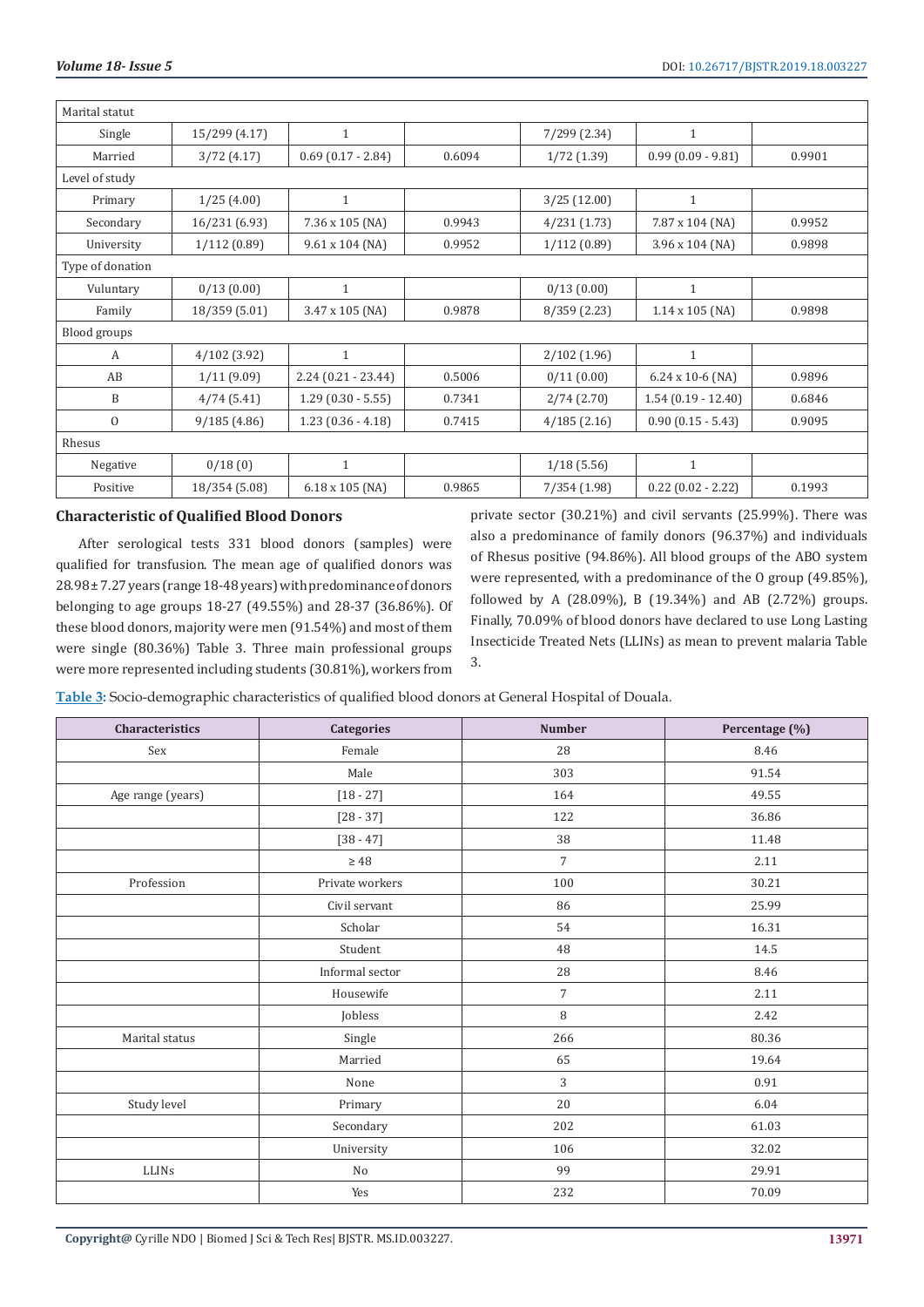| Type of donation | Volunteer | 12  | 3.63  |
|------------------|-----------|-----|-------|
|                  | Family    | 319 | 96.37 |
| Blood group      | А         | 93  | 28.09 |
|                  | AB        | c   | 2.72  |
|                  | B         | 64  | 19.34 |
|                  |           | 165 | 49.85 |
| Rhesus           | Negative  | 17  | 5.14  |
|                  | Positive  | 314 | 94.86 |

#### **Hemoparasite Carriage**

Two hemoparasites species were identified including P. falciparum the causative agent of malaria, and Loa loa which cause filariasis. However, the prevalence of asymptomatic malaria infection was higher (11.78%) than those of filariasis (0.60%). Plasmodium falciparum trophozoite density in blood was low and was estimated to vary between 1 to 50 trophozoites/µl.The factor that was associated with infection by P. falciparum was the nonuse of LLINs. The other factors such as age, marital status, level of study, type of donor, blood group, and Rhesus factor were not of great influence on the asymptomatic carriage of P. falciparum Table 4. The low number of microfilaria cases didn't allow us to perform multiparametric analysis, in order to identify risk factors associated with L. loa infection.

**Table 4:** Plasmodium falciparum prevalence among qualified blood donors at the General Hospital of Douala.

| Characteristics | Categories     | Positive To Pf<br>(Infection Rate) | Odds Ratio (OR)          | IC95%            | P-Value                  |
|-----------------|----------------|------------------------------------|--------------------------|------------------|--------------------------|
| Sex             | Female         | $2(7.14\%)$                        | $\mathbf{1}$             |                  |                          |
|                 | Male           | 37(12.17%)                         | 1.801                    | $0.411 - 7.905$  | 0.4653                   |
| Age             | $[18 - 27]$    | 15(13.35%)                         | $\mathbf{1}$             |                  |                          |
|                 | $[28 - 37]$    | 17(13.93%) (13.93%)<br>$(13.93\%)$ | 1.619                    | $0.774 - 3.386$  | 0.2005                   |
|                 | $[38 - 47]$    | $7(18.42\%)$                       | 2.258                    | $0.850 - 5.999$  | 0.1022                   |
|                 | $\geq 48$      | $0(0\%)$                           | $\overline{\phantom{a}}$ |                  | $\overline{\phantom{a}}$ |
| Marital statut  | Single         | 31(11.61%)                         | $\mathbf{1}$             |                  |                          |
|                 | Married        | $7(11.11\%)$                       | 0.952                    | $0.398 - 2.272$  | 0.9111                   |
| Level of study  | Primary        | $2(10\%)$                          | $\mathbf{1}$             |                  |                          |
|                 | Secondary      | 24 (11.88%)                        | 0.93                     | $0.26 - 3.324$   | 0.9112                   |
|                 | University     | 12(11.32%)                         | 0.953                    | $0.25 - 3.632$   | 0.9442                   |
| Type of donor   | Volunteers     | $1(8.33\%)$                        | $\mathbf{1}$             |                  |                          |
|                 | Family         | 38(11.88%)                         | 1.482                    | $0.186 - 11.807$ | 0.7101                   |
| Blood groups    | $\mathbf{A}$   | 12(12.77%)                         | $\mathbf{1}$             |                  |                          |
|                 | AB             | $1(11.11\%)$                       | 0.854                    | $0.098 - 7.448$  | 0.8865                   |
|                 | B              | $5(7.81\%)$                        | 0.579                    | $0.194 - 1.732$  | 0.3284                   |
|                 | $\mathbf{0}$   | 2 (12.73%)                         | 0.997                    | $0.466 - 2.130$  | 0.9928                   |
| Rhesus          | Negative       | $1(5.88\%)$                        | $\mathbf{1}$             |                  |                          |
|                 | Positive       | 38(12.06%)                         | 2.195                    | $0.283 - 17.029$ | 0.452                    |
| LLINS           | N <sub>o</sub> | 24(24.24%)                         | $\mathbf{1}$             |                  |                          |
|                 | Yes            | 15 (6.44%)                         | 0.215                    | $0107 - 0.431$   | $0.0001***$              |

# **Discussion**

Blood donors (samples) were qualified based on results of mandatory serological tests for HIV, hepatitis B, hepatitis C and T. pallidum. These four infections were found in our recruited donors, with HIV and hepatitis B having higher prevalences. Because, these two infections cause chronic and life-threatening disorders diseases, we reaffirm the absolute necessity to screen all blood for these infections for an optimal safety of blood transfusion [1]. We suggest this screening to be done using rapid tests before blood

collection in order to avoid manipulation and destruction of viral and/or bacterial infected blood samples. The fraction of recruited donors found infected by at least one of the four transfusiontransmissible infections diagnosed was close to this reported in a similar study conducted in Laquintinie hospital in Douala [12]. However, the prevalence of HIV infection (3.8%) was above that reported in this previous study (1.8%), and also above the Central African average in the Economic Community of Central African States (ECCAS) area (1.9%) [11]. By contrast our HIV prevalence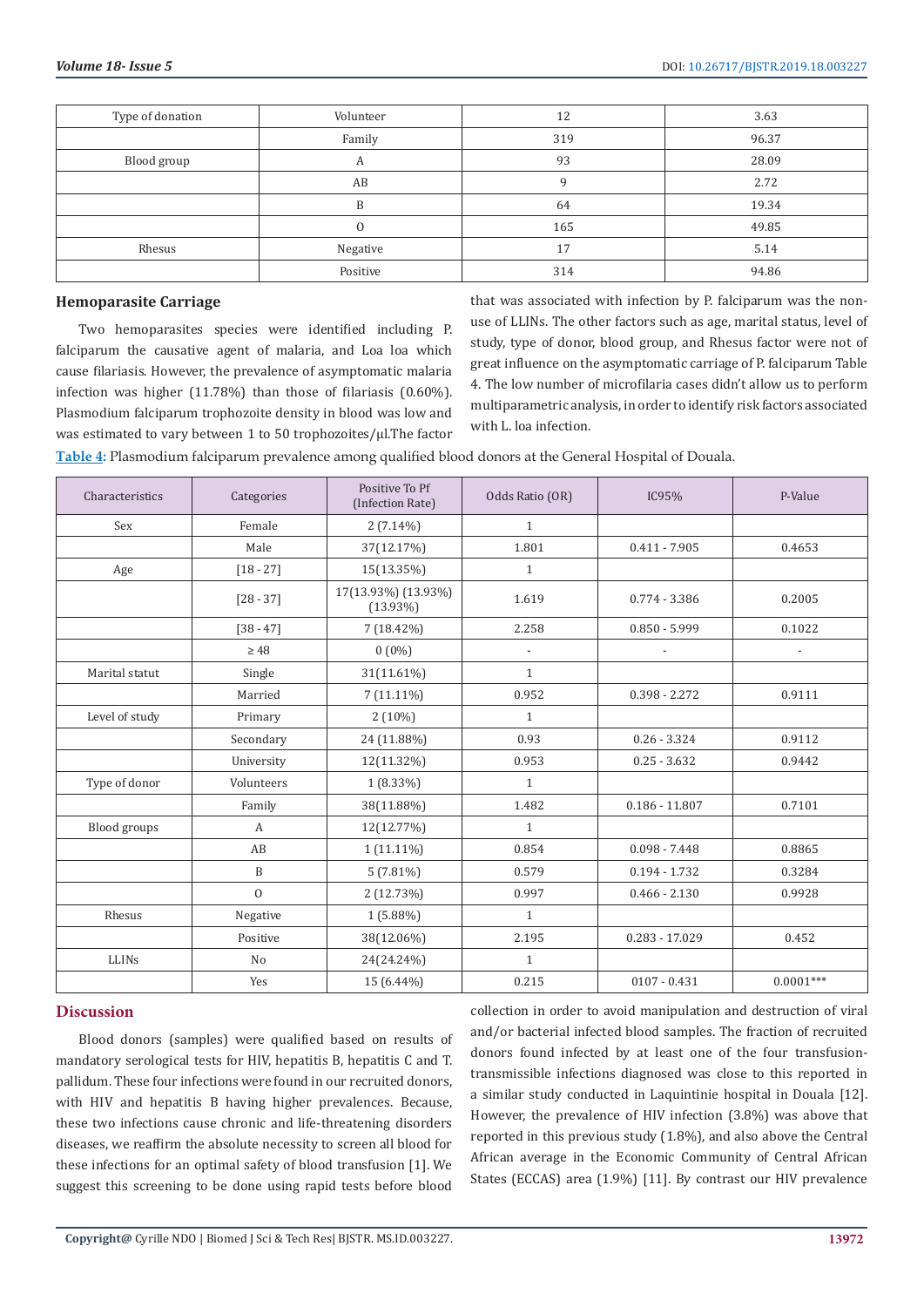was under that reported in a similar study conducted in Yaoundé the capital city of Cameroon (4.4%) [13], and under the national prevalence (4.30%) [11].

On other hand, hepatitis prevalences obtained in this study where slightly higher than that observed in Laquintinie hospital in Douala [12], while the prevalence rate of syphilis infection is 7-fold lower. Overall these differences in prevalences of viral and bacterial infections between cohorts of donors within the same city could more likely reflect intra-population variations rather than an increase/decrease of diseases transmission between the periods when the studies were conducted. Nevertheless, the fact that HIV and hepatitis infection prevalences are still high in the population underscore the necessity to continue hepatis and HIV/AIDS-related health education and prevention efforts in Cameroon, especially in young sexual active people. Two hemoparasite species namely L. loa the causative agent of loasis and P. falciparum the most dangerous and widespread malaria agent in sub-saharan Africa, have been found in qualified blood samples at the Douala General Hospital. However, L. loa has been identified only in two people and this low prevalence rate may be due to the fact that donors came from urban zones which are far from forest where vectors of filariasis are present. Thus the cases observed could be imported from forest areas or could be old cases, since L. loa can persist in human blood for several years [14].

The prevalence of assymptomatic malaria in qualified blood donors(samples) was 11.78% and was very close to that reported in student blood donors living in Douala in 2016 (10.17%) [15]. Our prevalence was rather lower that observed among blood donors from other cities in Nigeria (25.9-40.9%), a neighboring country [16 -18], but higher than that reported at the Komfo Anokye Teaching Hospital, Kumasi, in malaria-endemic Ghana (4.7%) [19]. These differences could be due to variation in the patterns of malaria transmission in these cities, knowing that malaria transmission could vary depending of ecosystems and/or seasons. Additionally, since 2011 the Cameroonian government has proceeded to a massive distribution of LLINs, and this have certainly contributed to significantly reduce blood carriage of malaria parasite in population [11]. This argument is corroborated by the fact the nonuse of LLINs was associated with high risk of asymptomatic carriage of Plasmodium in this study. Similar to previous studies mentioned above, our results suggest a serious risk of transfusion-transmitted malaria in recipients in hospitals of Douala Cameroon. Since the children, pregnant women and probably immunocompromised people like HIV/AIDS patients constitute the bulk of the blood recipients and are also the groups the most at risk of malaria [15], the implications in terms of malaria-related morbidity and mortality are important. Premedication of donors has been shown efficient in reducing risk of transfusion-transmitted malaria [20].

This may be the best way to prevent post-transfusion malaria, but mainly in countries where a national blood transfusion service has been successfully set up or when free blood donation is well

organized. This scheme contrast with the situation in Cameroon and several other sub-Saharan countries where transfused blood mostly come from family donors as exemplified in this study [11,17,21]. The fear of knowing their HIV or hepatitis B serological status, indolence, religion, some misconceptions like blood donor has risk for contracting infection like HIV or Hepatitis (B & C) are among factors that limit voluntary donation of blood [22,23]. Alternative solution may consist of medication of blood recipients 24h or immediately after blood transfusion and this has been shown to protect from induced malaria in tropical areas [20]. This solution better fits with the Cameroonian context where broad part of donors are recruited in emergency situations and cannot therefore be pre-treated, since the elimination of parasites from the blood could requires up to 48 hours [24].

In the other hand, our study population mostly consisted of single young males who attended secondary and university. This observation reinforced the view that young educated people are more sensitized about the importance of blood donation. Nevertheless, among them, males had significantly higher tendency toward donating blood compared to females [25,26]. The fact that females are more concerned by several exclusion criteria (pregnancy, breastfeeding, menstruations) may explain their poor participation to blood donation. Besides, religious factors coupled with the fear to know their serological status, especially vis-à-vis of HIV could have negative motivating effect on blood donation in women [27,28].

# **Conclusion**

The present study highlights the effective circulation of HIV, Hepatitis (B and C) and Syphilis infections in population of Douala and reaffirms the absolute necessity to systematically screen blood for these infections prior transfusion. Besides, the relative high prevalence rate of P. falciparum in blood donors provides evidence that transmission of this hemoparasite represents a real transfusion risk for blood receivers who are generally in bad health conditions. We advocate the necessity to establish a systematic Plasmodium screening, using malaria rapid diagnostic tests (RDT), in order to determine post-blood transfusion measures that have to be taken.

# **Acknowledgement**

We are grateful to all participants and the medical staff of the General Hospital of Douala for their participation in this study.

# **References**

- 1. [\(2011\) WHO: Global database on blood safety: report?](https://www.who.int/bloodsafety/global_database/GDBS_Summary_Report_2011.pdf)
- 2. [\(2016\) WHO: Global status report on blood safety and availability.](https://apps.who.int/iris/handle/10665/254987)
- 3. [Ogbu O, Uneke C \(2008\) Hepatitis B Virus and Blood Transfusion Safety](https://print.ispub.com/api/0/ispub-article/4114) [In Sub-Saharan Africa. Int J Infect Dis 7\(2\): 1-7.](https://print.ispub.com/api/0/ispub-article/4114)
- 4. [Erhabor O, Adias TC \(2011\) The challenges of meeting the blood](https://www.ncbi.nlm.nih.gov/pmc/articles/PMC3262349/) [transfusion requirements in Sub-Saharan Africa: the need for the](https://www.ncbi.nlm.nih.gov/pmc/articles/PMC3262349/) [development of alternatives to allogenic blood. J Blood Med 2: 7-21.](https://www.ncbi.nlm.nih.gov/pmc/articles/PMC3262349/)
- 5. [Ogbolu DO, Alli OT, Odeleye I, Oluremi AS \(2016\) High Seroprevalence of](https://www.sciencedirect.com/science/article/pii/S1995764516300992) [Asymptomatic Viral Haemoparasites Among Prospective Blood Donors](https://www.sciencedirect.com/science/article/pii/S1995764516300992) [in Nigeria. Asian Pac J Trop Med 9 \(7\): 658-661.](https://www.sciencedirect.com/science/article/pii/S1995764516300992)